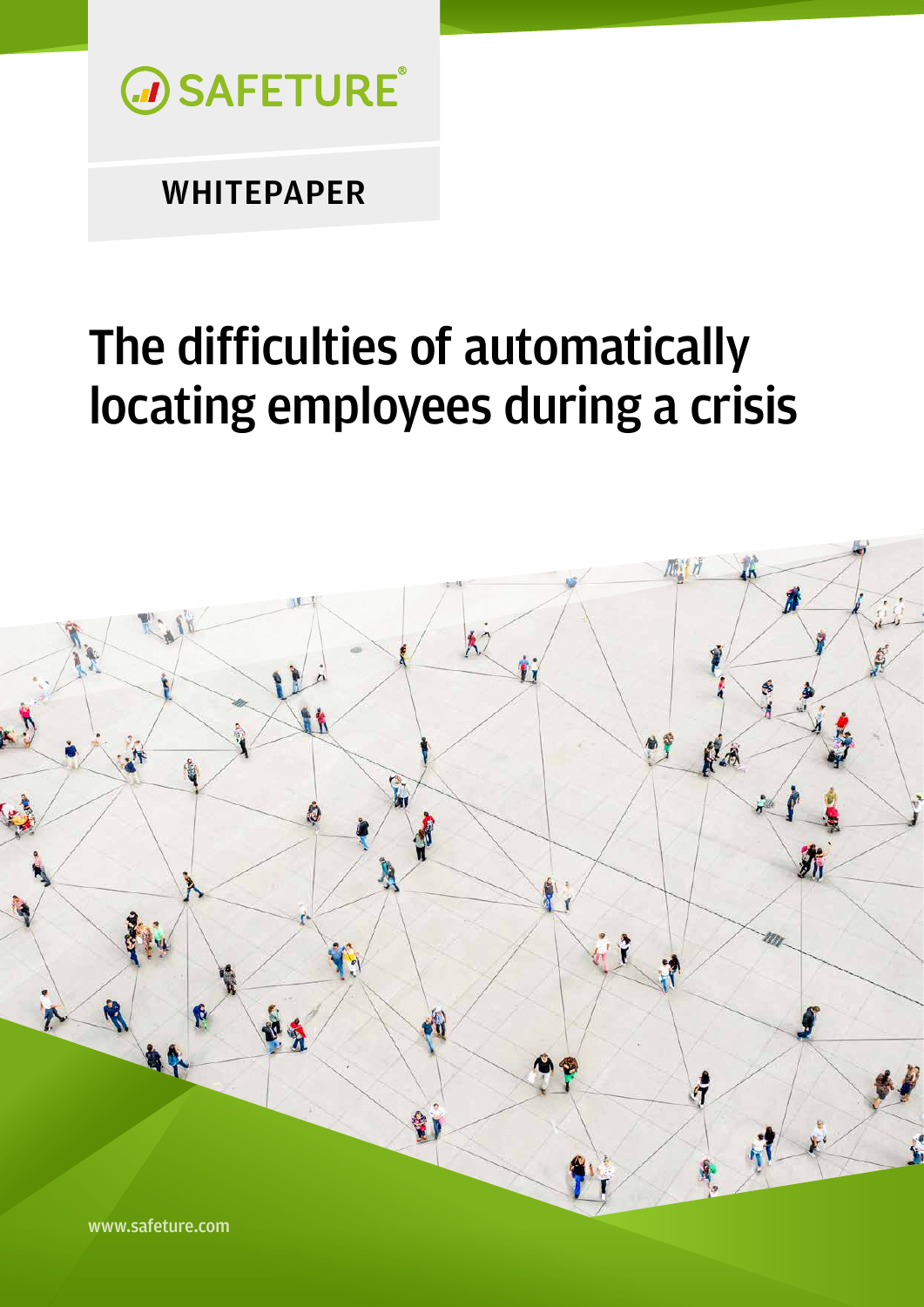The difficulties of automatically locating employees during a crisis

### **Background**

During a crisis, finding the location of employees is a crucial function to confirm who is ok and who needs assistance. Using modern smart phones might seem like a simple solution to this problem, but working solutions are far from simple or fully reliable.

In reality, it is very difficult to automatically locate employees reliably, and at the same time provide user friendliness in a stressful situation. Many organizations have failed in this task by underestimating the underlying complexities involved in making this work properly.

The truth is that there is no 100% working solution available in the market, and the existing solutions vary widely depending on how well they tackle the different obstacles.

### Common methods used for locating employees

- Mobile phone location $<sup>1</sup>$ </sup>
- Travel booking itinerary
- Place of work
- Manual reporting of location
- Special hardware GPS locator

There are many more location methods, but these are the commonly used methods.

### Location methods and challenges

While each method above has unique advantages, there are also a number of challenges and limitations connected to each method.

<sup>&</sup>lt;sup>1</sup> Mobile phone location include all types of radio based location methods such as GPS, GLONASS, BeiDou and Galileo, assisted GPS, WiFi and other local radio source location lookup methods.



#### Whitepaper overview

This white paper provides a brief overview of the different methods and the difficulties of using automated systems for employee location. The paper focuses mainly on technical aspects, but also touches on cultural and behavior aspects. The legal aspects are too complex to fit into this white paper but can be summarized as: locating employees is legal in all countries if the employer fulfils the local legal compliance requirements.

2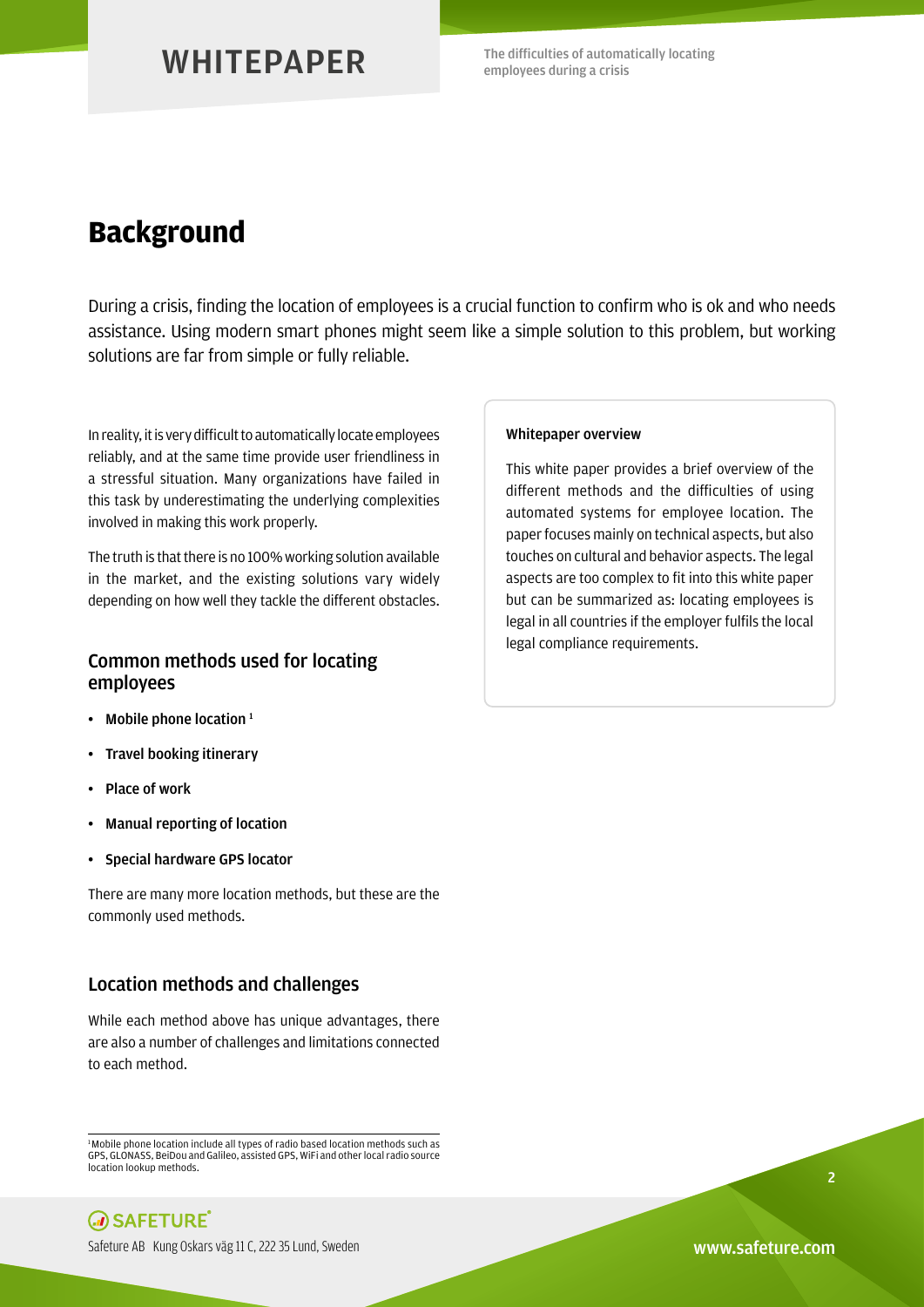The difficulties of automatically locating employees during a crisis

### **Mobile Phone Location**

#### Background app

All smart phones include location services, a function of the phone which allows the position to be shared with application developers. Smart phones allow installed apps to use the location services to show where people are.

The primary issue with mobile phone location services is that it uses a lot of battery and impacts battery time of the device, resulting in smart phone manufacturers placing restrictions on how the location services may be used.

To get regular updates of an employee location, the mobile app needs to run in the "background" of the phone. Access to location services in background is limited by manufacturers to extend battery time and workarounds are often required.

The workarounds being non-standard often need to be adapted to each new version of the phone's operating system, resulting in significant development resources from the app providers to maintain the location functionality.

#### Battery drain

Once a workaround for running a location app in the background has been implemented, battery drainage becomes an issue. Because the location services are very battery demanding, developers need to find a solution to make the app and the location services more battery efficient such as only intermittent location updates and reduced accuracy.

If the app drains the battery, the user will end up removing the app. Alternatively, the phone's operating system may stop the app automatically due to high battery consumption.



#### Data roaming

Reporting a location to a central server assumes a continuous data connection. When travelling abroad the data connection can be limited or even non-existent due to poor or expensive roaming agreements between your home mobile operator and the roaming operator in the destination country.

This results in the mobile phone location services working poorly when abroad, and the device often cannot report the location to the central server.

#### Compatibility issues

While many appreciate the flexibility of the Android mobile operating systems, a drawback is that manufacturers of Android smart phones make custom changes in the operating system. This in turn affects the compatibility of mobile apps, not only affecting background management but also core features like location services. Each of these custom changes often needs a special workaround.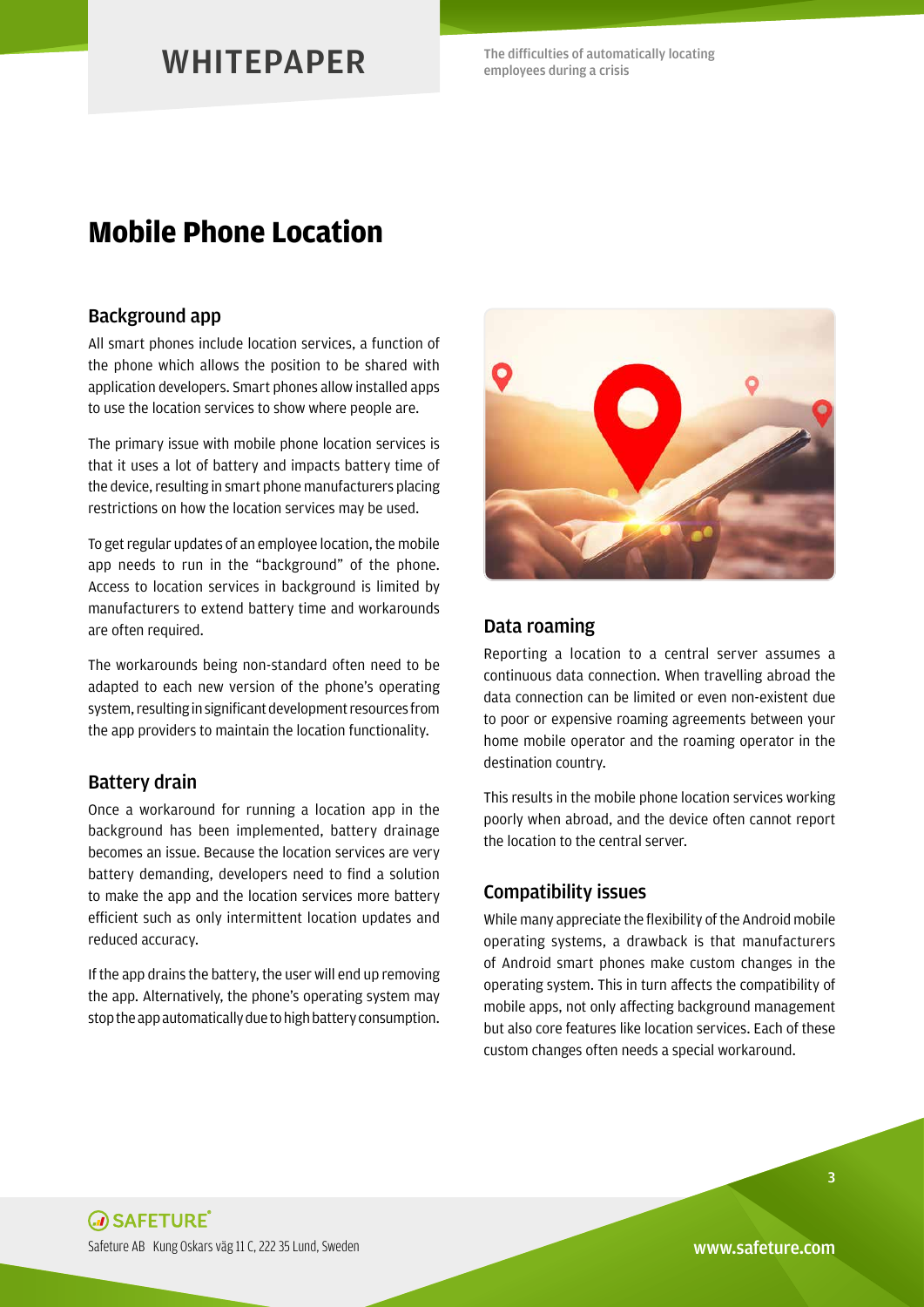The difficulties of automatically locating employees during a crisis



#### Mobile app distribution

Countries like China have banned mobile app stores like Google Play. Google Play is the global primary app distribution for Android phones. In the China case there are instead many other app stores, and app distribution in China require that the app is available in local app stores.

#### Country censorship firewalls

Several countries around the world have content censoring firewalls on all internet traffic between the country and the rest of the world. Since crisis information may contain politically sensitive information, or the entire internet may be blocked during a political crisis, the internet connection may be disconnected between the mobile app and the central server. The app cannot in this case report the location using a normal internet connection.

#### No mobile phone network coverage

Many organizations operate in areas where poor mobile network coverage is an issue. An app using location services has to be able to operate using data connections going up and down over time depending on the mobile network coverage. Satellite based solutions can solve some of these issues but have other challenges such as indoor

coverage, the need for special hardware, and perhaps the most notably the still relatively high costs. An interesting note is that this will probably change in the future with the ongoing significant infrastructure investments in satellitebased internet.

#### Privacy issues

Today's employee is very aware of location privacy issues. This has resulted in many different types of blocks for using a smart phone's location services. These include settings in the operating systems, as well as pop-ups with request of approval for using location services.

To make this work, any location platform must provide sufficient privacy solutions to make the employee feel in control of their privacy and prevent the employee from blocking the app using the location services.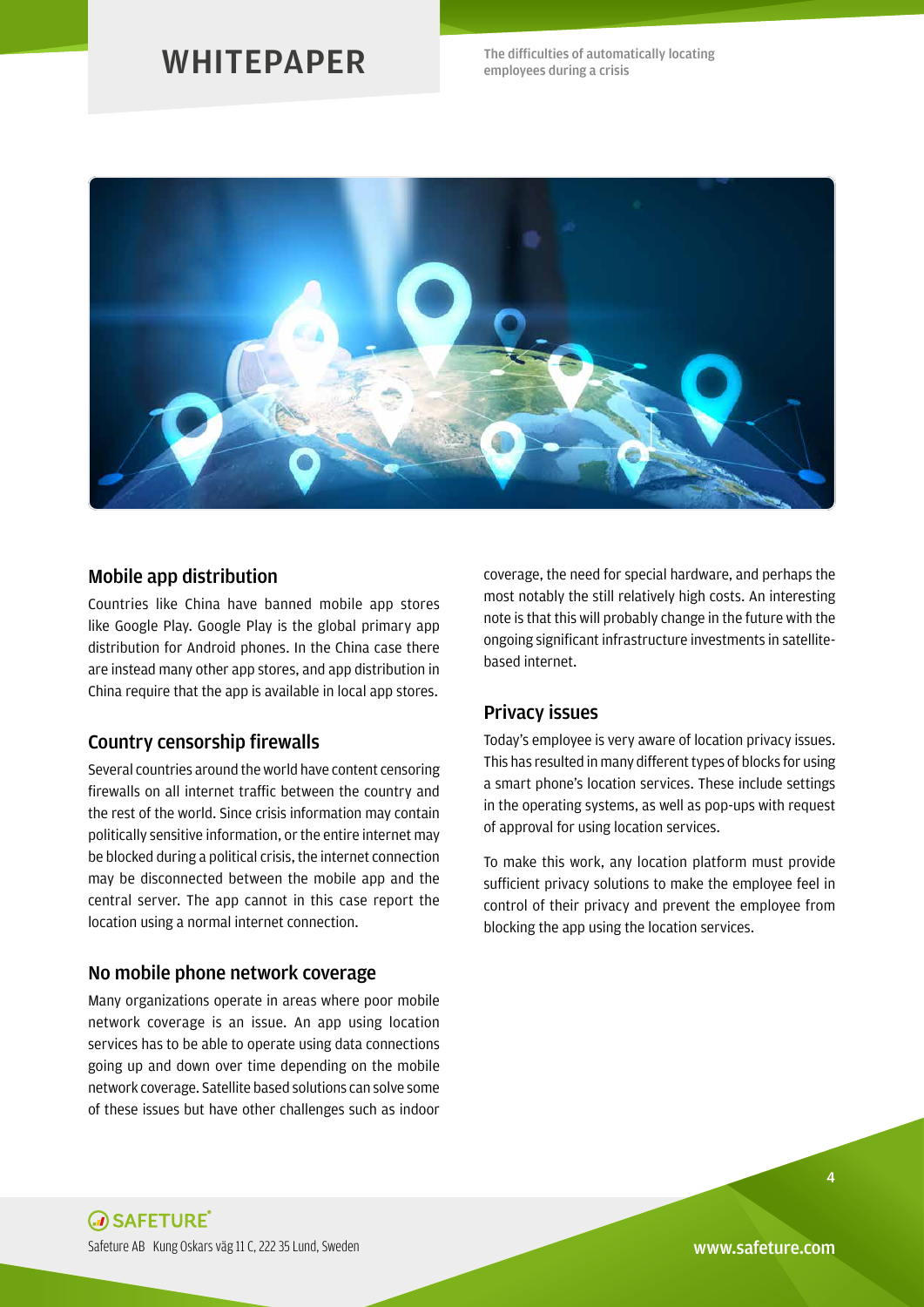The difficulties of automatically locating employees during a crisis

# **Travel booking itinerary for business travel**

The most common method for locating a business traveler today is the use of travel booking data, particularly flights. Large companies often solve this by having a copy of the travel booking sent from a designated TMC (travel management company) or by having access to all the travel bookings made by the TMC.

While this is a good way to gain an overview of employees expected future locations, there are a number of limitations that make it less useful as an indicator of current location, especially in a crisis.

The most obvious of course being that it only provides locations such as airports and hotels – places where employees are unlikely to be most of the time during a trip. However, there are also a number of other technical and operational challenges using travel booking itineraries:

### Multiple local travel management companies

Global companies often use several local TMCs in different countries. To provide a centralized overview using data from all these TMCs, all these data feeds need to be integrated into one platform. Large TMCs can offer this as a central service that works across many countries. Another option is to have a platform that can consolidate data from multiple TMCs.

### Bookings outside approved channels

Even in cases where organizations are able to consolidate data from multiple TMCs, employees often book their trips outside the approved TMC suppliers. This causes problems as these travelers end up outside the centralized lists used to assist employees in a crisis. There are solutions that can fill this gap by automatically read and interpret all incoming travel booking confirmation emails.

### TMC is unable to book the trip

There are also cases where a TMC, particularly smaller ones, is unable to book a trip using their internal booking system. Many low-cost airlines and hotels are not available for booking in the three major GDS's (Global Distributions Systems) Amadeus, Sabre and Travelport. In such case the TMC needs to do an out of system booking, with all booking data then ending up completely outside the TMC's internal system, making those travelers 'invisible'.

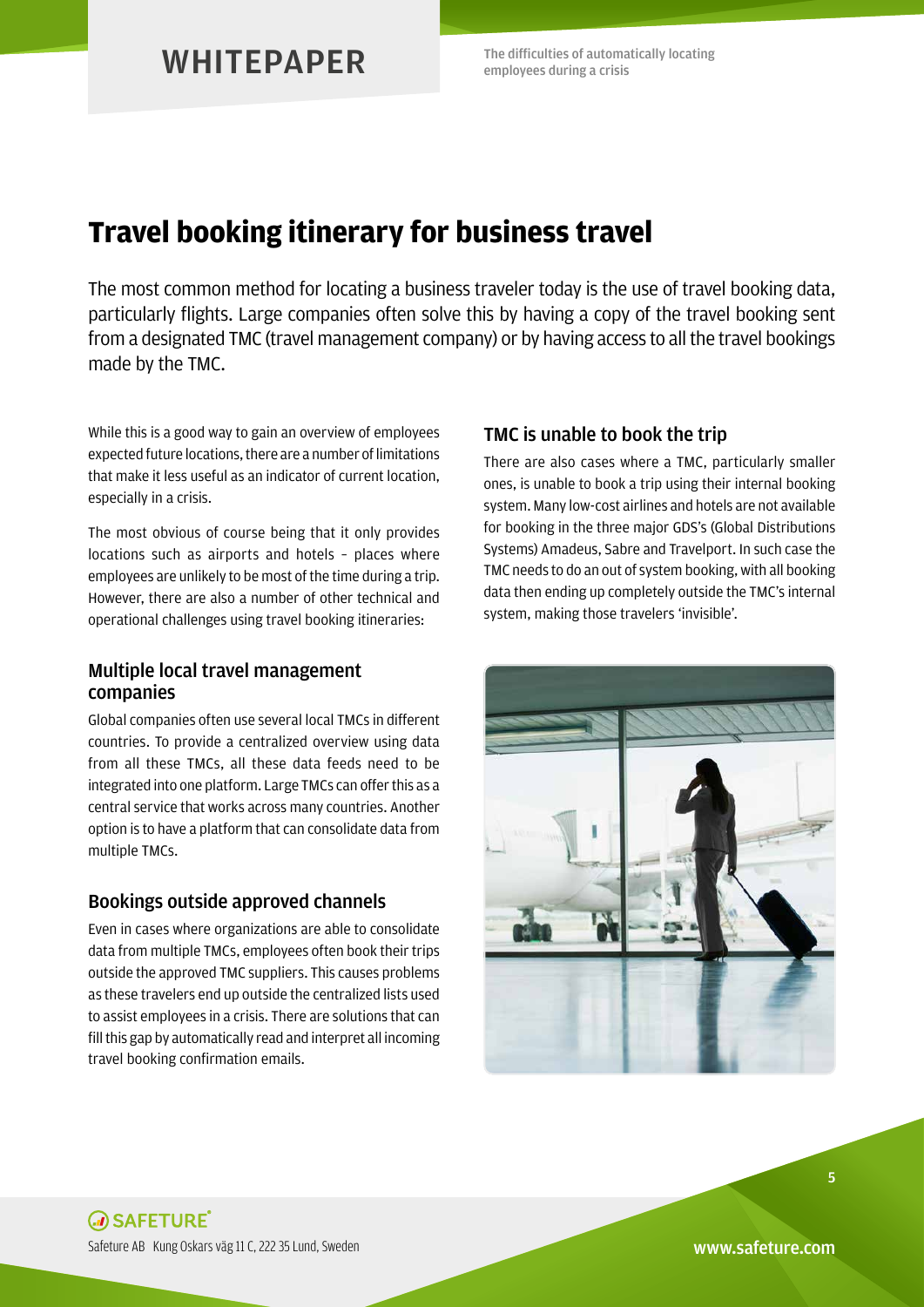The difficulties of automatically locating employees during a crisis

### **Place of work**

Mass communication solutions used for crisis management commonly use the employee's place of work as a method of locating and selecting which employees shall receive a crisis message. While this is simple and avoids many of the issues associated with other methods, it is increasingly unsuitable in a world where work is no longer a single place. The common issues with this method are:

### Currently not at work

When working outside the office becomes more common, using the place of work as an indicator of an employee's location becomes increasingly misguiding. Additionally, business travel will always need a different solution, since they are by definition located somewhere else than their official place of work.

### Poor database information

Effectively using place of work as a location requires continual updates of:

- Current employees
- A location (e.g office address) for each employee
- Employee contact information such as mobile phone number

Many companies do not have a central database with this information, which is often scattered among multiple systems and many times poorly updated. Even in cases where a central database containing the necessary information exists, the database needs to be integrated with a crisis management platform that can use this information.

### Access Control System

Access control systems, for example using key cards for entering buildings or logging into digital platforms with user credentials contain valuable real time location information about employees. The issues with using the location information from access control systems are that these systems are extremely fragmented with many different suppliers, different technical solutions and no standards for extracting the location information. These systems also only provide location information when an employee is actively accessing a building or a digital platform and therefore needs to be complemented with other location methods.

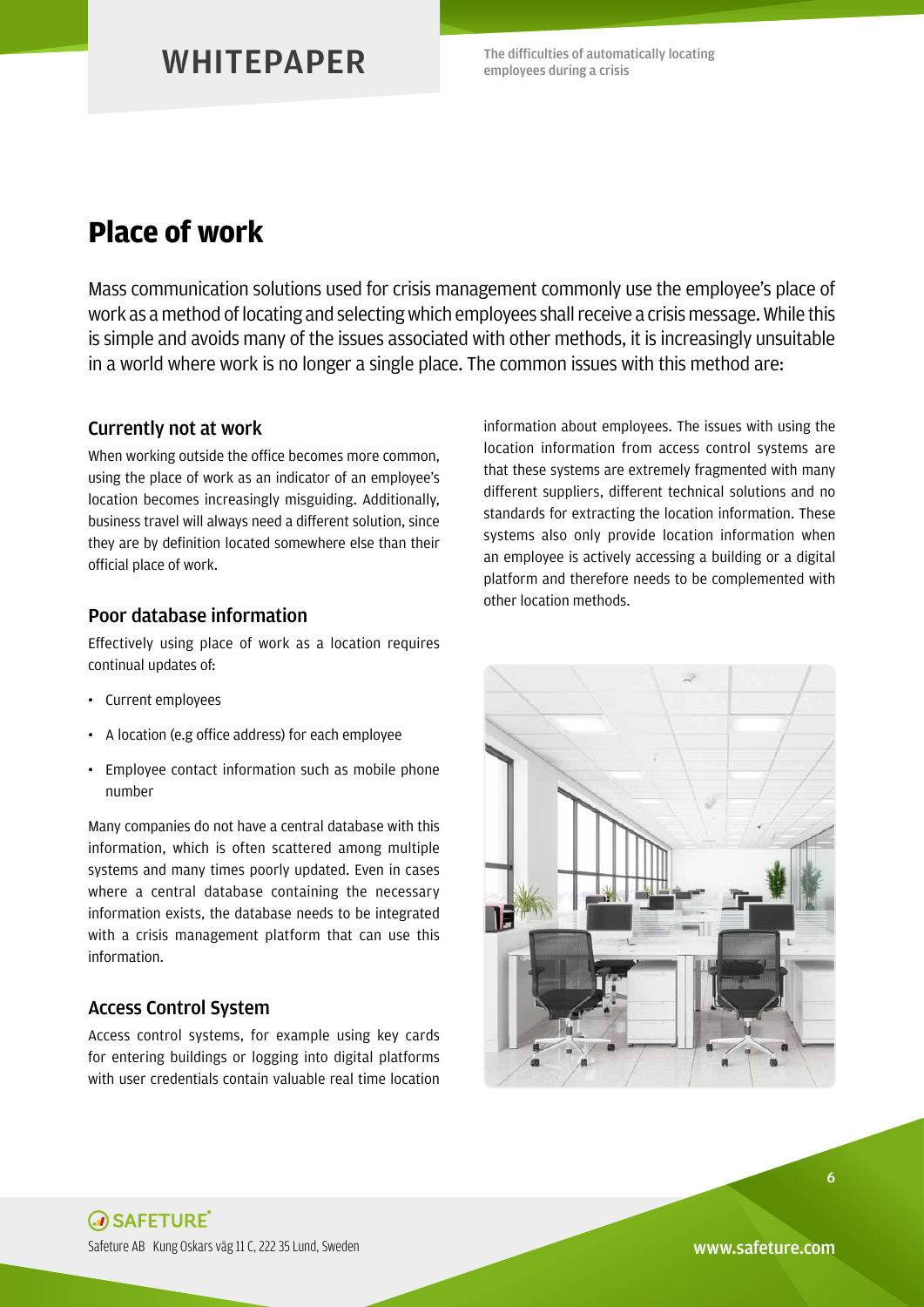The difficulties of automatically locating employees during a crisis

### **Manual reporting of location**

The manual reporting of location requires the employee to make an effort to report their location. Even if a technical solution is used, the manual reporting will be an extra task that the employee may not remember or feel the need to do. Therefore, this method is highly unreliable unless it is an emergency. Even during an emergency, it often requires prompting from the employer.

### **Special hardware locator device**

There are many hardware locator devices available in the market often called GPS trackers. The major issue with these devices is that they require charging like a mobile phone. Unlike mobile phones they have no other use, which means that there is no other motivation for charging the device besides having the location tracked. The result is that these hardware locator devices often end up in a drawer uncharged.

Another disadvantage compared to mobile phones is that they do not use local WiFi. They are also very expensive if used in large scale since it requires purchase of unique hardware and additional mobile airtime.

# **Privacy culture**

A non-technical aspect that needs to be taken into account is privacy culture, which varies around the world. In some regions, the idea that the employer has access to an employee's exact location is very controversial, even for crisis management purposes.

In such cases, any platform or method used must provide a solution to mitigate and work around the local culture. This can include providing the employee complete control over where and when the location is being sent to the employer. Another solution could be the implementation of certain privacy settings that limits the level of detail an employer can access, such as obfuscation of location.